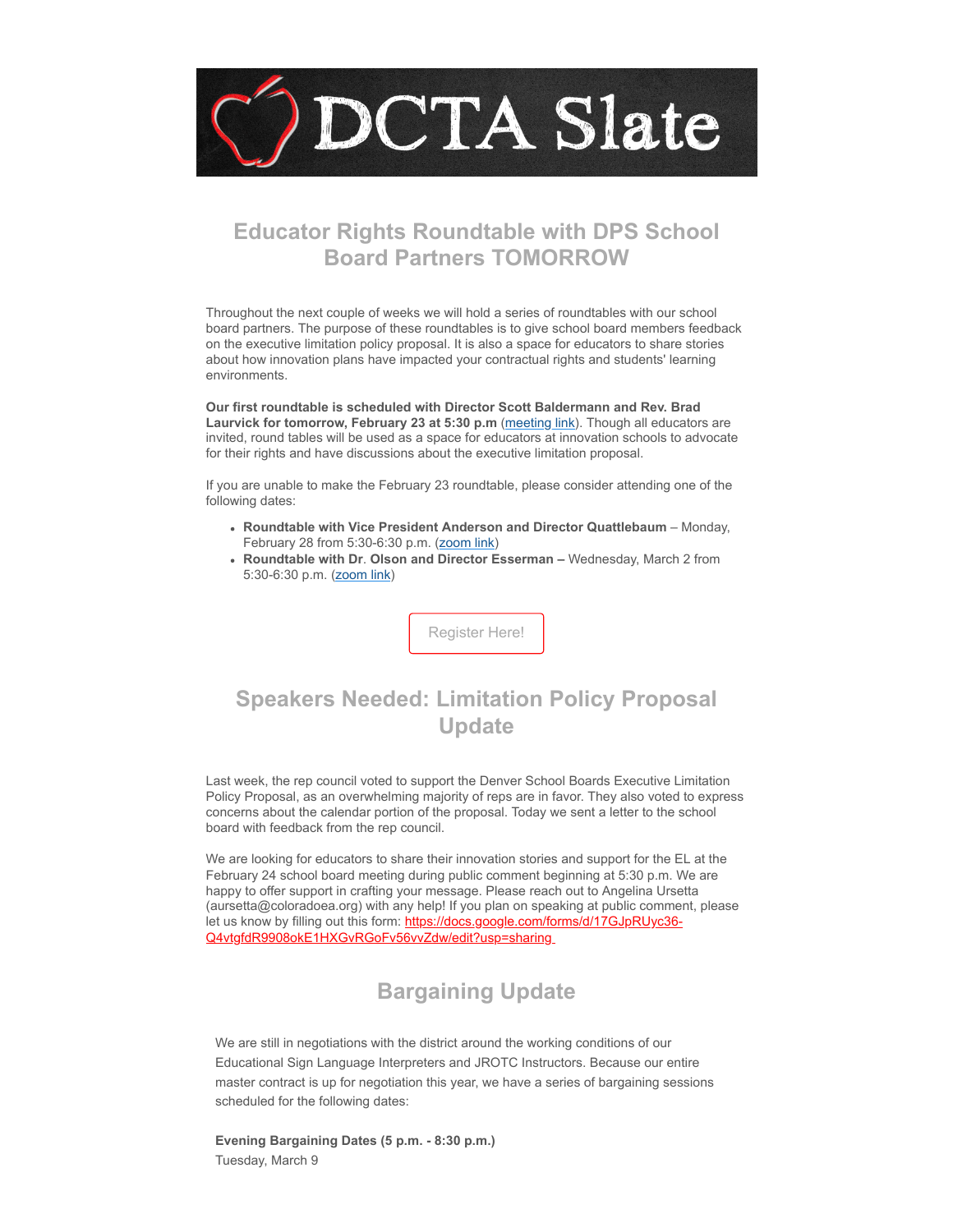Wednesday, March 23 Wednesday, April 27 Wednesday, May 18 Wednesday, May 25

**Full Day Bargaining Dates (12 p.m. - 8 p.m.)**

Friday, April 8 Wednesday, April 13 Wednesday, May 11 Wednesday, June 1 (tentative)

### **Teaching and Learning Conditions in Colorado Survey Deadline Extended to March 4**

Right now many people are trying to understand what is happening in our public schools. There are many people trying to tell this story, but there is nobody who knows how to tell it better than educators. The TLCC (Teaching and Learning Conditions in Colorado) is an anonymous survey for all school-based teachers, SSPs, ESPs, and building leaders. It will be used by policymakers, your school and the district to improve the teaching and learning conditions of Colorado's schools.

If you did not receive or cannot find an TLCC access code from your building rep, please access the self-service portal here: [https://app.cedu.io/survey\\_sign\\_up/CDE/1388](https://app.cedu.io/survey_sign_up/CDE/1388?emci=6ebe3bf9-3e94-ec11-a507-281878b83d8a&emdi=ea000000-0000-0000-0000-000000000001&ceid={{ContactsEmailID}})

**Shout-out to the following schools who have had at least 50% of their staff complete the TLCC survey:** Contemporary Learning Academy, DCIS at Ford, Florence Crittenton, Gilliam, Goldrickl, Morey, Polaris, Respect Academy, Sandra Todd-Williams Academy, Summit Academy, Place Bridge Academy and Bill Roberts.

**Schools close to 50% staff participation:** Asbury, Beach Court, Bryant Webster, Career Education Center Early College, Columbian, Cory Elementary, DCIS at Montbello, Denison Montessori, Denver Center for 21st-Century Learning at Wyman, DCIS Baker, DCIS Ford, DMLK, Eagleton, East, Edison, Ellis, Emily Griffith, Florida Pitt Waller, Garden Place, George Washington, Grant Ranch, Hamilton, Holm. Kaiser, Knapp, Legacy Options, Lowry, McAuliffe, Newlon, Northeast Early College, Robert F. Smith STEAM Academy, Steck, Thomas Jefferson, Traylor Academy and West High School.

## **DCTA Elections Update: Self-Nomination Form is Now Open!**

The self-nomination period for DCTA elections is officially open to those interested in union leadership positions. We encourage members to become involved in our election process and governance structure, please consider nominating yourself for an open position.

The following positions are available for election (please click on the position title to see descriptions on the available positions):

#### **[DCTA Treasurer Special Election](https://docs.google.com/document/d/1NnA5lHuYkyfrij4988XGF5ndyBYJhY5bQgmkV0adQjo/edit?emci=6ebe3bf9-3e94-ec11-a507-281878b83d8a&emdi=ea000000-0000-0000-0000-000000000001&ceid={{ContactsEmailID}}#bookmark=id.nnhep2tf3854)** (1 year term)

DCTA Board of Directors

- [Sector A \(Northwest\)](https://docs.google.com/document/d/1NnA5lHuYkyfrij4988XGF5ndyBYJhY5bQgmkV0adQjo/edit?emci=6ebe3bf9-3e94-ec11-a507-281878b83d8a&emdi=ea000000-0000-0000-0000-000000000001&ceid={{ContactsEmailID}}#bookmark=id.59okvbmjn0vd) 2 year term (2 positions available)
- [Sector B \(Northeast\)](https://docs.google.com/document/d/1NnA5lHuYkyfrij4988XGF5ndyBYJhY5bQgmkV0adQjo/edit?emci=6ebe3bf9-3e94-ec11-a507-281878b83d8a&emdi=ea000000-0000-0000-0000-000000000001&ceid={{ContactsEmailID}}#bookmark=id.59okvbmjn0vd) 2 year term (2 positions available)
- [Sector C \(Southwest\)](https://docs.google.com/document/d/1NnA5lHuYkyfrij4988XGF5ndyBYJhY5bQgmkV0adQjo/edit?emci=6ebe3bf9-3e94-ec11-a507-281878b83d8a&emdi=ea000000-0000-0000-0000-000000000001&ceid={{ContactsEmailID}}#bookmark=id.59okvbmjn0vd)  2 year term (2 positions available)
- [Sector D \(Southeast\)](https://docs.google.com/document/d/1NnA5lHuYkyfrij4988XGF5ndyBYJhY5bQgmkV0adQjo/edit?emci=6ebe3bf9-3e94-ec11-a507-281878b83d8a&emdi=ea000000-0000-0000-0000-000000000001&ceid={{ContactsEmailID}}#bookmark=id.59okvbmjn0vd) 2 year term (1 position available)
- [Itinerant Sector](https://docs.google.com/document/d/1NnA5lHuYkyfrij4988XGF5ndyBYJhY5bQgmkV0adQjo/edit?emci=6ebe3bf9-3e94-ec11-a507-281878b83d8a&emdi=ea000000-0000-0000-0000-000000000001&ceid={{ContactsEmailID}}#bookmark=id.mpxv6r75xj1l) 2 year term (1 position available)

*(Not sure which sector you work in? [See schools by sector table\)](https://docs.google.com/document/d/1NnA5lHuYkyfrij4988XGF5ndyBYJhY5bQgmkV0adQjo/edit?emci=6ebe3bf9-3e94-ec11-a507-281878b83d8a&emdi=ea000000-0000-0000-0000-000000000001&ceid={{ContactsEmailID}}#bookmark=id.9gdooz34c7a9)*

#### [2023-2025 CEA Delegate](https://docs.google.com/document/d/1NnA5lHuYkyfrij4988XGF5ndyBYJhY5bQgmkV0adQjo/edit?emci=6ebe3bf9-3e94-ec11-a507-281878b83d8a&emdi=ea000000-0000-0000-0000-000000000001&ceid={{ContactsEmailID}}#bookmark=id.mx3y0qm7t4mg) - 3 year term

Sector A (Northwest) - 8 positions available + alternates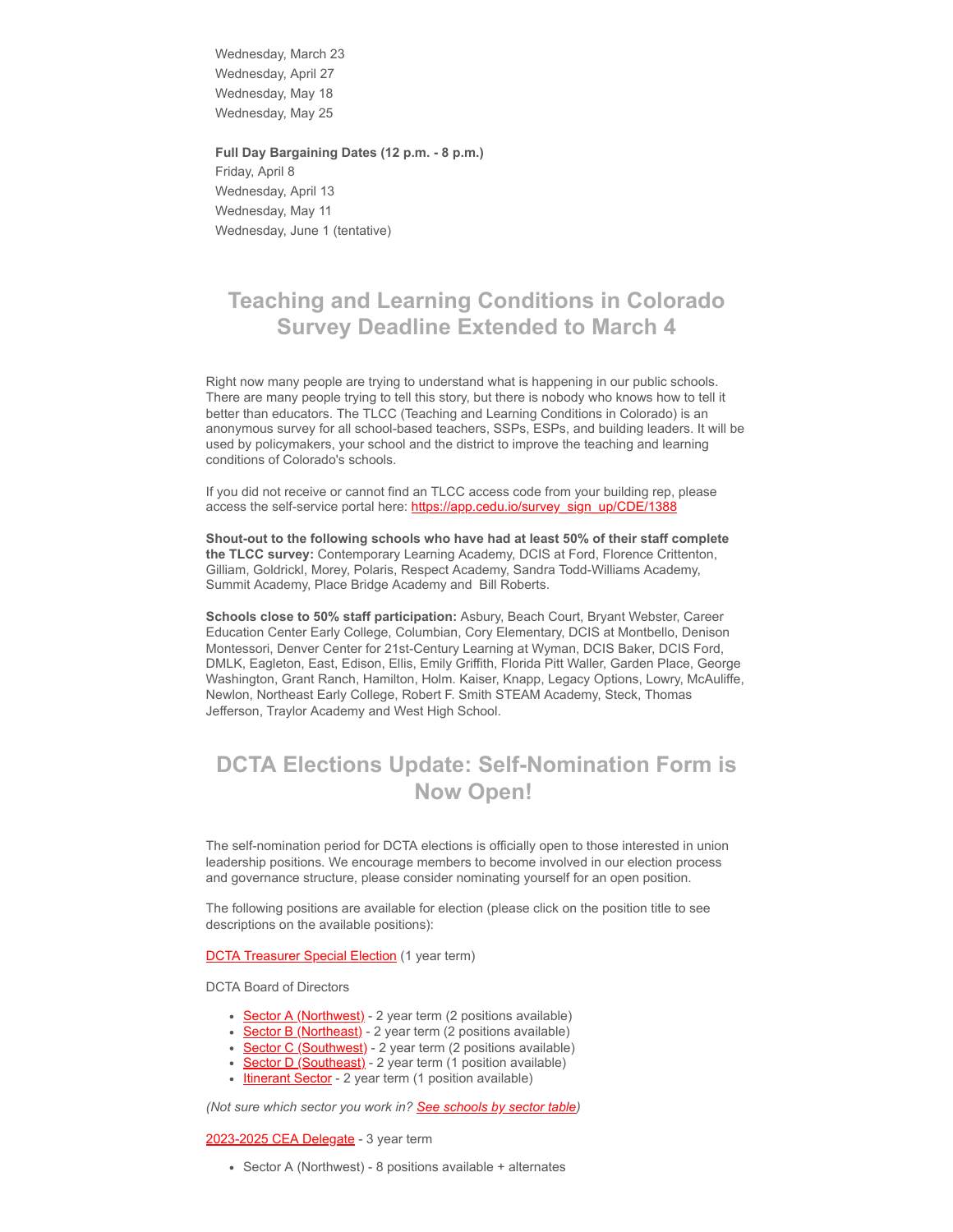- Sector B (Northeast) 5 positions available + alternates
- Sector C (Southwest) 5 positions available + alternates
- Sector D (Southeast) 4 positions available + alternates

#### [2022 NEA Delegates](https://docs.google.com/document/d/1NnA5lHuYkyfrij4988XGF5ndyBYJhY5bQgmkV0adQjo/edit?emci=6ebe3bf9-3e94-ec11-a507-281878b83d8a&emdi=ea000000-0000-0000-0000-000000000001&ceid={{ContactsEmailID}}#bookmark=id.5neotmxzvj2c)

[DCTA Fund](https://docs.google.com/document/d/1NnA5lHuYkyfrij4988XGF5ndyBYJhY5bQgmkV0adQjo/edit?emci=6ebe3bf9-3e94-ec11-a507-281878b83d8a&emdi=ea000000-0000-0000-0000-000000000001&ceid={{ContactsEmailID}}#bookmark=id.8zljvrvvt4m) - 2 year term (4 positions available, 1 per sector)

[Nominate Yourself >>](https://docs.google.com/forms/d/1pgNmPcqCmkeKvf2kJefqW_cXgR8tqrzmaXC3A_T0O9k/edit?usp=sharing&emci=6ebe3bf9-3e94-ec11-a507-281878b83d8a&emdi=ea000000-0000-0000-0000-000000000001&ceid={{ContactsEmailID}})

### **Tell Elected Officials: Public Employees Deserve a Seat at the Table**

Sign our petition below and join us as we use our collective voices to demand legislation that will give all of Colorado's public sector employees, including educators, the right to collectively bargain in the state of Colorado.

[Sign the Petition >>](https://coloradoea-action.org/cb-petition/?fbclid=IwAR07CuVgf1nBmLPJQQT5IUqQXJI5HqaKteXRjrhZVFg1a0hVjJj3oCVkj4g&emci=6ebe3bf9-3e94-ec11-a507-281878b83d8a&emdi=ea000000-0000-0000-0000-000000000001&ceid={{ContactsEmailID}})

### **Rep Council Letter to Marrero on Mask Mandate Lift in Schools**

Last Tuesday, the DCTA representative council voted in support of sending a letter to the superintendent requesting that the district maintains the mask mandate. Reps were provided with a draft of the letter and were then given until Thursday, February 17 to provide any feedback. On Friday, we sent the following letter to Dr. Marrero: [https://docs.google.com/document/d/1FjshtwzGYC0RDmP9IitjlAoF6Q21yhS9LfCOvrMQvgU/](https://docs.google.com/document/d/1FjshtwzGYC0RDmP9IitjlAoF6Q21yhS9LfCOvrMQvgU/edit?usp=sharing&emci=6ebe3bf9-3e94-ec11-a507-281878b83d8a&emdi=ea000000-0000-0000-0000-000000000001&ceid={{ContactsEmailID}}) edit?usp=sharing.

Educators should not have to sacrifice their profession to support themselves or their loved ones. We have made significant progress in stopping the spread of COVID-19. We need to continue to protect our students and educators by wearing masks.

### **Register your Beneficiary for the Complimentary Life Insurance Policy with NEA**

There are over DCTA 3,500 members who have NOT registered their Beneficiary for the Complimentary Life Insurance provided for ALL ACTIVE members by the NEA Members Insurance Trust at no cost. Please help lower this number by naming your NEA Complimentary Life Insurance Beneficiary TODAY! It only takes a couple of minutes to give yourself peace of mind.



### **Know Your Contract - Article 18: Student Discipline**

Each school will develop a discipline plan that is consistent with the provisions of this Article and Board Policy JK and Board Policy JK-R and aligned to the District's commitment to